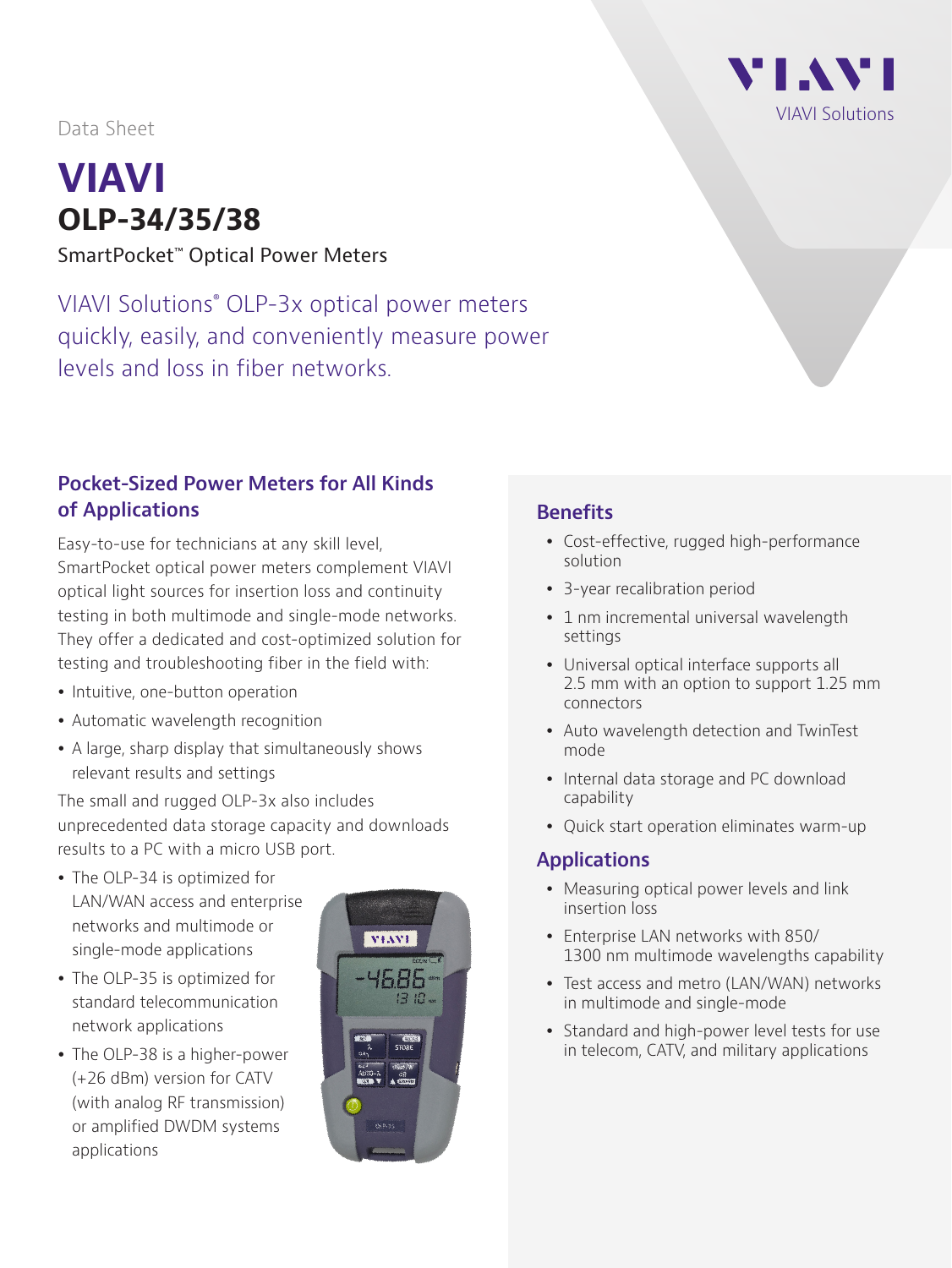### **A Small Tool with Big Capabilities**

Large, sharp screen displays:

- Battery level status
- Power mode (PERM, ECON)
- Measurement results in dBm/W/dB
- Wavelength setting
- Auto wavelength detection
- Tone detection

Straightforward 4-button operation





# **Test and Report Field Measurements**

VIAVI Smart Reporter reporting software lets users quickly and efficiently download test results data from the power meter's memory with just a few clicks. After it's downloaded, the software reporting functions let users generate and customize professional certification reports.

### **MIAMI**

#### Report date: Tuesday, 7. June 2016

VIAVI

### OLP-34/35/38 Report - my Report 01

**Technician Information** Company Nemet Charles Company Nemet Charles<br>Technician Namet Mustermann<br>Achess: Androchtalstr 5<br>Postal Code: 72800<br>Cty: Eningen Country: Germany

| <b>Measurement results</b> |      |                |                  |               |                    |                   |
|----------------------------|------|----------------|------------------|---------------|--------------------|-------------------|
| Fber<br>$\mathbb D$        | [nm] | Power<br>[dBm] | Power<br>[µWatt] | Power<br>[dB] | Reference<br>[dBm] | Mod.Freq.<br>[Hz] |
| 5                          | 1310 |                |                  | $-4.57$       | $-3.26$            |                   |
| 7                          | 1490 |                |                  | $-4.19$       | $-6.07$            |                   |
| 8                          | 1310 |                |                  | $-6.83$       | $-3.26$            | 270               |
| Q                          | 1310 |                |                  | $-4.10$       | $-3.26$            | 1000              |
| 10                         | 1550 |                |                  | $-4.13$       | $-3.46$            | 1000              |
| 11                         | 1550 | $-3.98$        |                  |               |                    |                   |
| 12                         | 1550 | $-3.98$        |                  |               |                    |                   |
| 13                         | 1310 | $-4.33$        |                  |               |                    |                   |
| 14                         | 1310 |                | 369.30           |               |                    |                   |
| 15                         | 1550 |                | 410.90           |               |                    |                   |

SmartPocket OMK-3x optical test kits include an OLS-3x optical light source, an OLP-3x optical power meter, and accessories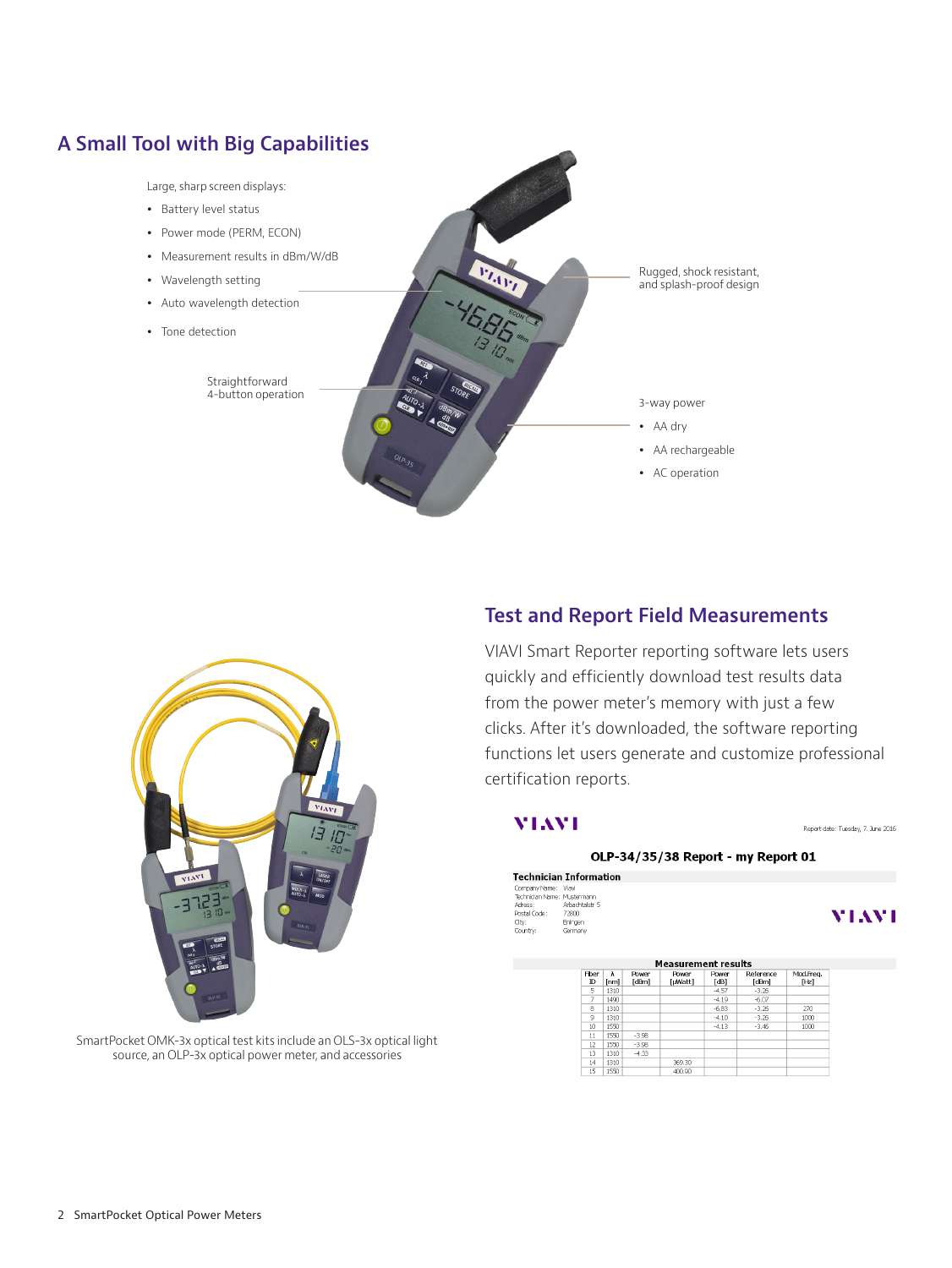## **Technical Specifications**

|                                    | <b>OLP-34</b>                         | <b>OLP-35</b>                         | <b>OLP-38</b>                           |  |
|------------------------------------|---------------------------------------|---------------------------------------|-----------------------------------------|--|
| Detector type                      | <b>InGaAs</b>                         | InGaAs                                | Filtered InGaAs                         |  |
| Optical interface/connectors       | Universal 2.5 mm/1.25 mm <sup>1</sup> | Universal 2.5 mm/1.25 mm <sup>1</sup> | Universal $2.5$ mm/1.25 mm <sup>1</sup> |  |
| Wavelength range                   | 780 to 1600 nm                        | 780 to 1650 nm                        | 780 to 1650 nm                          |  |
| Wavelength settings                | 780 to 1600 nm, step size 1 nm        | 780 to 1650 nm, step size 1 nm        | 780 to 1650 nm, step size 1 nm          |  |
| Programmable wavelengths           | 5 presets (customized)                | 5 presets (customized)                | 5 presets (customized)                  |  |
| Calibrated wavelengths             | 850, 980, 1310, 1490, 1550 nm         | 850, 980, 1310, 1490, 1550, 1625 nm   | 850, 980, 1310, 1490, 1550, 1625 nm     |  |
| Power range                        | $-60$ to $+5$ dBm                     | $-65$ to $+10$ dBm                    | $-50$ to $+26$ dBm                      |  |
| Display range                      | $-60$ to $+10$ dBm                    | $-65$ to $+13$ dBm                    | $-50$ to $+26$ dBm                      |  |
| Max. input power                   | $+13$ dBm                             | $+16$ dBm                             | $+27$ dBm                               |  |
| Measurement units                  | dB/dBm/W                              | dB/dBm/W                              | dB/dBm/W                                |  |
| Intrinsic uncertainty <sup>2</sup> | $\pm 0.2$ dB ( $\pm 5\%$ )            | $\pm 0.2$ dB ( $\pm 5\%$ )            | $\pm 0.2$ dB ( $\pm 5\%$ )              |  |
| Linearity <sup>3</sup>             | $\pm 0.06$ dB (-50 to +5 dBm)         | $\pm 0.06$ dB (-50 to +5 dBm)         | $\pm 0.06$ dB (-32 to +20 dBm)          |  |
| Tone detection                     | 270 Hz, 1 kHz, 2 kHz                  | 270 Hz, 1 kHz, 2 kHz                  | 270 Hz, 1 kHz, 2 kHz                    |  |
| Auto $\lambda$ mode <sup>4</sup>   | Yes                                   | Yes                                   | Yes                                     |  |
| Multi $\lambda$ mode <sup>4</sup>  | TwinTest/serial TripleTest            | TwinTest/serial TripleTest            | TwinTest/serial TripleTest              |  |

Notes:

1. Optional 1.25 mm UPP accessory adapter is available.

2. Under these reference conditions: -20 dBm (CW), 1310 nm ±1 nm, 23°C ±3K, 5 to 75% relative humidity 9 to 50 μm test fiber with ceramic DIN connector. 3. –5 to +45°C.

4. With VIAVI light sources.

| General (typical at 25°C)           |                                                   |  |  |  |
|-------------------------------------|---------------------------------------------------|--|--|--|
| Storage and Interface               |                                                   |  |  |  |
| Data storage                        | 100 results                                       |  |  |  |
| Data download capability            | Micro USB interface for PC transfer               |  |  |  |
| <b>Power Supply</b>                 |                                                   |  |  |  |
| Dry batteries                       | 2x Mignon (AA) 1.5 V                              |  |  |  |
| Rechargeable batteries              | 2x Mignon (AA) NiMH 1.2 V                         |  |  |  |
| AC operation                        | Via micro USB and SNT-505                         |  |  |  |
| Battery life                        | $>200$ hr<br>Automatic power off after 20 minutes |  |  |  |
| <b>Environmental Conditions</b>     |                                                   |  |  |  |
| <b>FMI/FSD</b>                      | CE compliant                                      |  |  |  |
| Recommended<br>calibration interval | 3 years                                           |  |  |  |
| Operating temperature               | $-10$ to $+55^{\circ}$ C (+14 to +131°F)          |  |  |  |
| Storage temperature                 | $-40$ to +70°C (-40 to +158°F)                    |  |  |  |
| Dimensions $(H \times W \times D)$  | 30 x 80 x 150 mm (1.2 x 3.1 x 5.9 in)             |  |  |  |
| Weight                              | 200 g (0.45 lb)                                   |  |  |  |